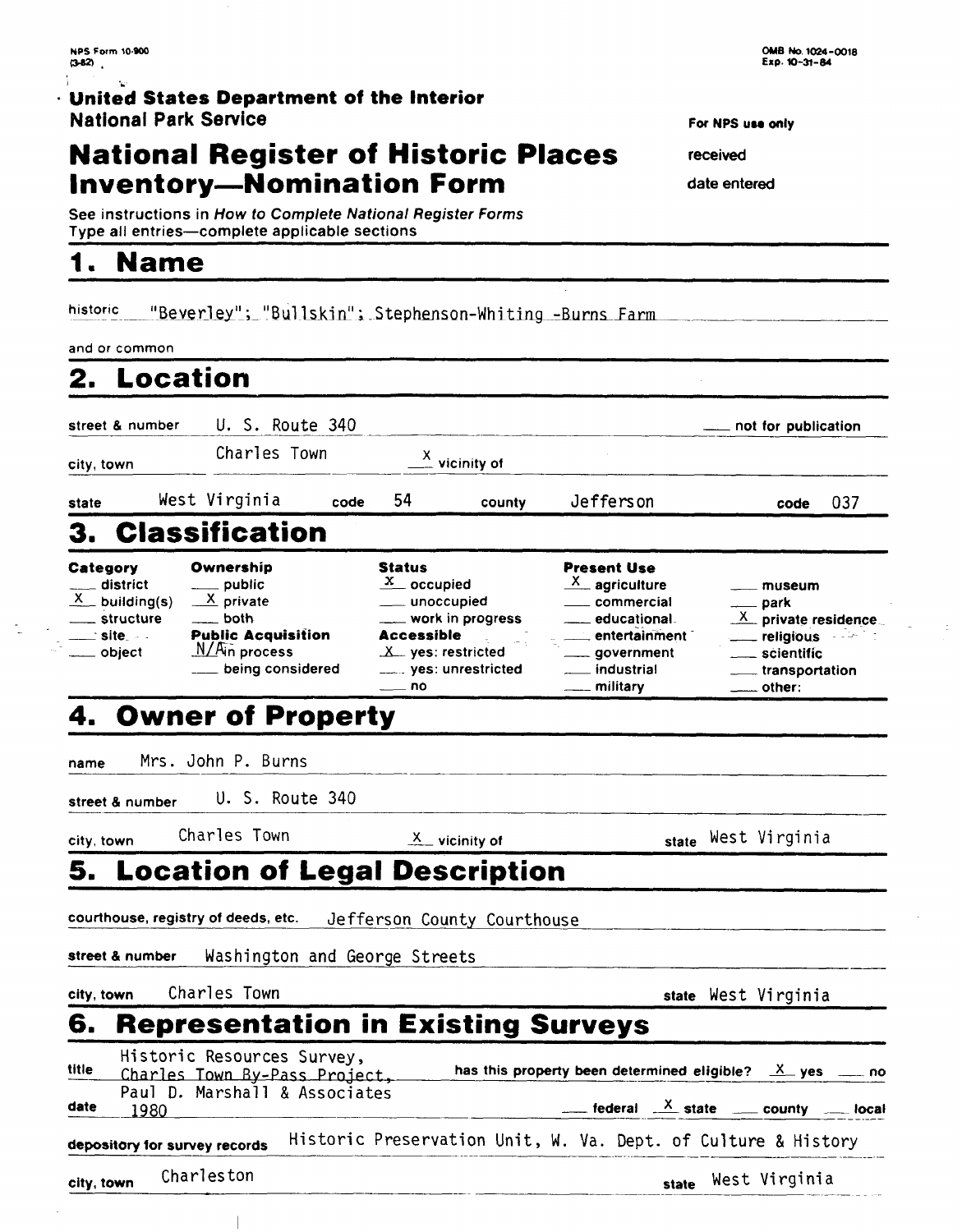# **7. Description** -

|                                                                                      | <b>7. Description</b>                                            |                                              |                                                                                  |     |
|--------------------------------------------------------------------------------------|------------------------------------------------------------------|----------------------------------------------|----------------------------------------------------------------------------------|-----|
| <b>Condition</b><br>$X$ excellent<br>$\rule{1em}{0.15mm}$ good<br>$\frac{1}{2}$ fair | deteriorated<br>$\equiv$ ruins<br>_____ unexposed                | <b>Check one</b><br>unaltered<br>$X$ altered | <b>Check one</b><br>$\underline{X}$ original site<br>$\frac{1}{2}$ moved<br>date | N/A |
|                                                                                      | Describe the present and original (if known) physical appearance |                                              |                                                                                  |     |

### **Describe the present and original (if known) physical appearance**

"Beverley" is the seat of an over 400-acre working farm that is traversed by Bullskin Run. The seat of the farm is located on a small rise near a loop in Bullskin Run, overlooking U. S. Route 340, some three miles south of Charles Town, county seat of Jefferson County, West Virginia.

The "Beverley" farm has been a working agricultural unit since 1750 and was, for the first century of its existence known as "Bullskin". the nominated site includes five built structures; the main residence, two stone outbuildings, a wooden garage, and a small concrete shed. All but the latter date to the pre-Civil War era. The narrow lane that leads from U. S. Route 340 to the "Beverley" complex was, in the 18th and early 19th centuries a toll road. Originally, "Bullskin" contained over 1,000 acres. It had settled at approximately 430 by 1870, and remains at that figure today.

The main residence at "Beverley" was constructed c. 1800 by Beverley Whiting on the site of a previous, c. 1760 stone residence. The building is basically Federal in design, though with late Georgian influences, being a two story side gabled masonry building on a raised stone foundation. Two interior end chimneys rise above each gable end. The main unit of the house, the coursing of which is Flemish bond, is five bays wide, with windows on both first and second levels at each bay (except the entrance way). The windows were originally 12 over 12 panes, but were altered in the mid-19th century to 6 over 6. - Jack arches, in the form of soldiered bricks, surmount each window. The west end of the house once had four window openings, but these were bricked in during early 1930's renovations. The cornice belt is handsomely dentilated, while the standing seam metal roof has ornamental "snow birds". The front entrance door, flanked by sidelights and with a rectangular overlight, is reached by seven steps that rise to a one story, single bay portico, upheld by four Doric columns and crowned by a wooden spindle-type ballustrade. There is also a rear one story entrance portico. To the east side of the residence there is a kitchen wing addition, two stories but slightly smaller than the main unit, that replicates the masonry course, window arrangement and configuration of the main unit. A one story, rounded enclosed veranda at this end is an early 1930's addition. The house has a total of nine rooms. The interior is rich in original woodwork, including window molds, de1 icately carved mantles, door surrounds. A delicate spindle staircase rises to the second floor, with a small landing before its return. There are central ha1 lways at both first and second levels. Several portraits of former residents grace the walls.

Both east and west of the residence stand one story gable roofed stone outbuildings that date from 1760 at the latest and were constructed by Richard Stephenson as part of the original "Bull skin" farm. The stone outbuildings are identical in configuration (rectangular) and both have standing seam gable roofs and an end chimney. The west outbuilding is the one in most original condition, with its massive stone chimney intact, while the chimney on the east outbuilding has been replaced by one of brick. Both buildings have narrow central entrance doors. Above the door of the west outbuilding is a small oval window, while above the door of the east building is a rectangular narrow 6 light window. The east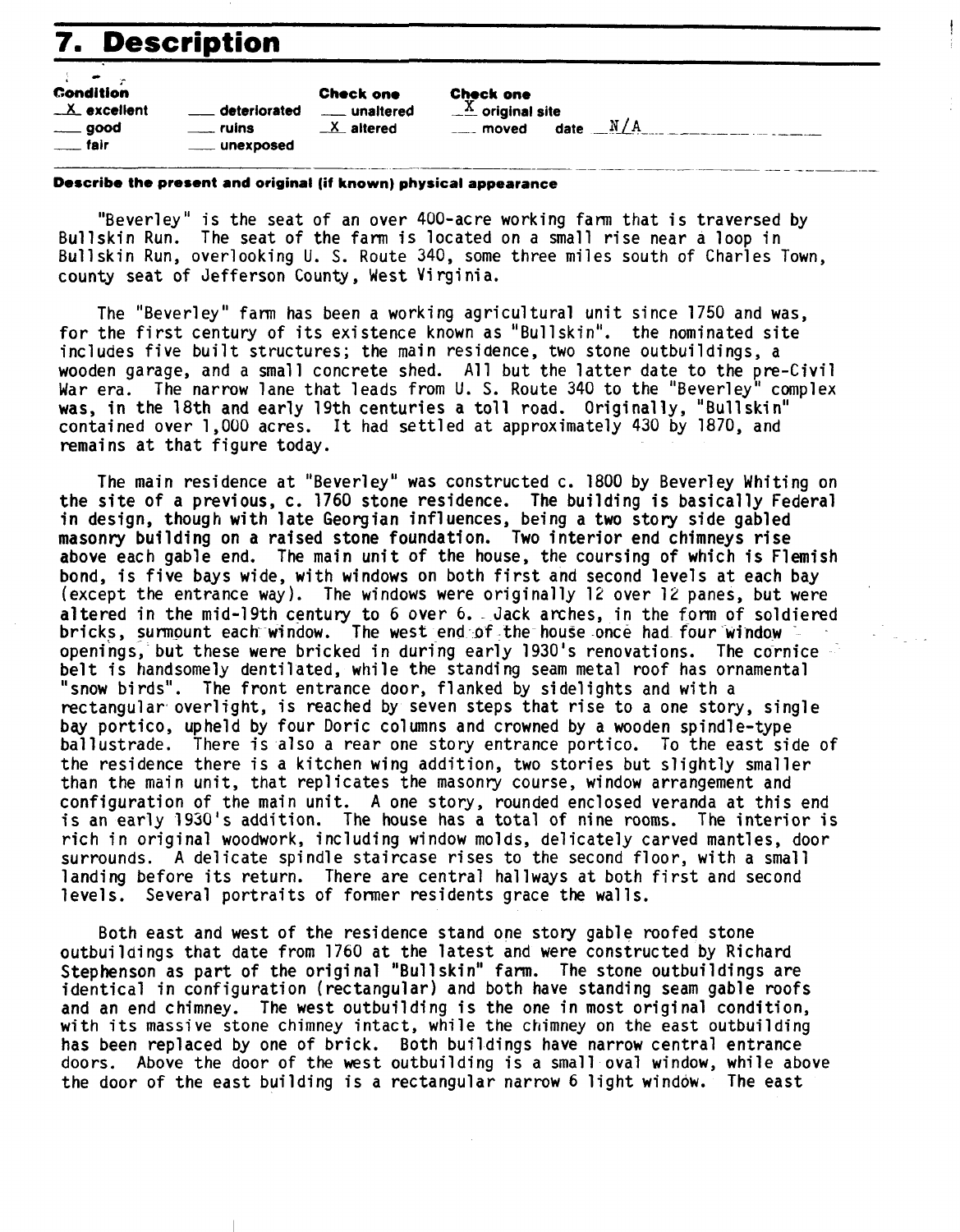**NPS Form 10-900-a**  $0 - 12$ 

### United States Department of the Interior **National Park Service**

### **National Register of Historic Places Inventory-Nomination Form**

**Continuation sheet** , Jefferson County, West Virginia 7 **Page** 2

outbuilding has a small belfry for calling the dinner hour. Both buildings have a single window on each side facade. The west outbuilding served as a school for a time during the late 19th and early 20th centuries. Due to their age, these stone outbuildings are individually listed as Jefferson County Historic Landmarks.

It should be noted in passing that the Greek Revival portico, mentioned above in discussing the residence building, is thought to have been added to the residence just prior to the Civil War.

Imnediatly to the rear of the residence is a one story gable roof wooden structure that now serves as a garage. Originally, it was a slave quarters, and is sometines referred to on the farn as the "slave kitchen". It has board and raised batten wood siding and decorative woodwork in the eaves of the **gable** ends. This structure was built c.1840 and contributes to the historic complex.

There is a one story cinder block ice house within the nominated area that is less than fifty years old, located to the west of the other buildings mentioned. It is non-contributing in nature. n<br>--

: There are, therefore, four contributing structures and one non-contributing structures within the nominated area.

The grounds around the main structures are landscaped and contain large stately trees that contribute to the historic ambiance of the property.

"Beverley" is one of Jefferson County's important architectural landnarks, the seat of an inportant agricultural conplex of historic importance to the county and one that provides a sense of stability and continuity with the county's past.



**OUB No. 1024-0018 Expires 10-31-87**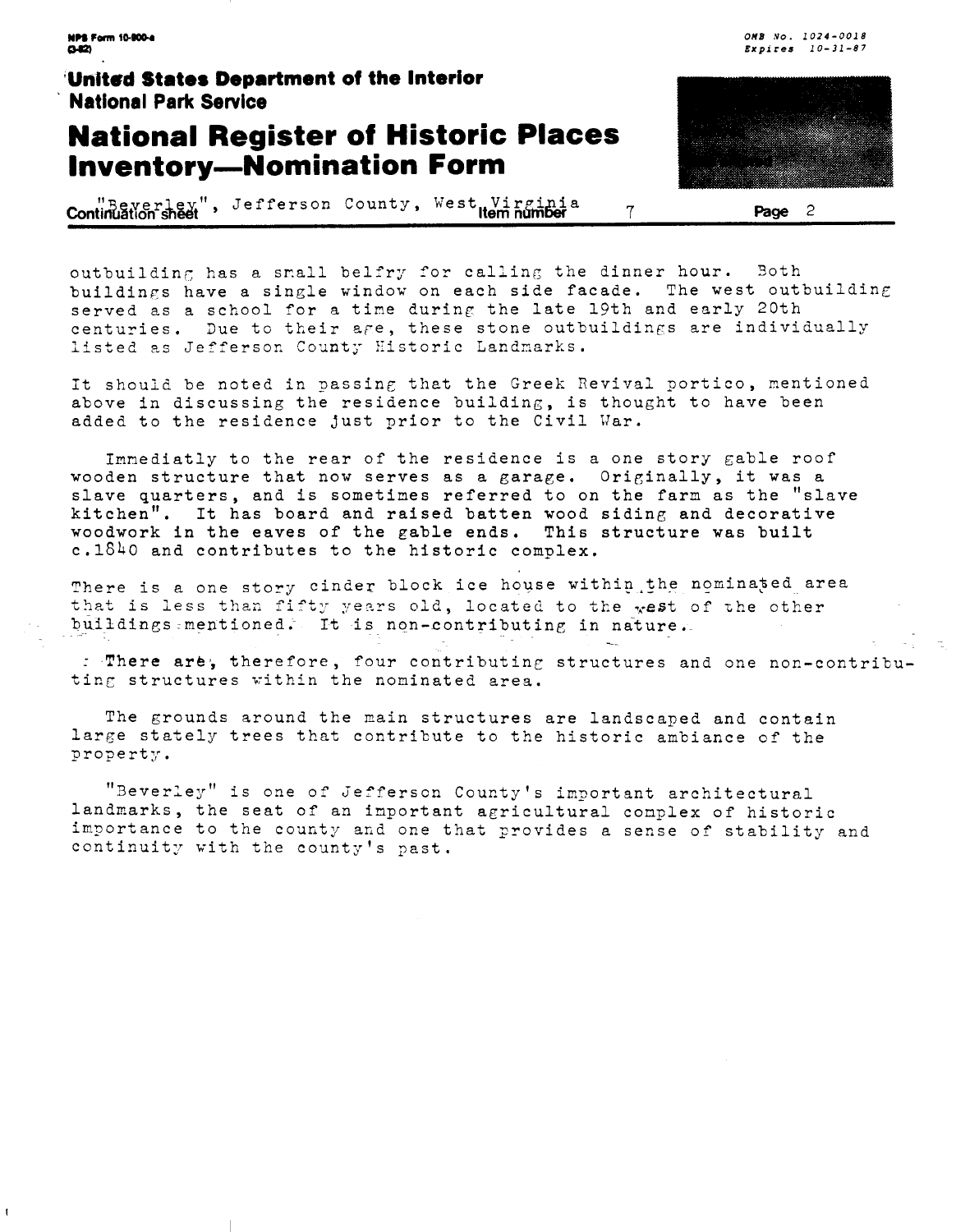#### 8. **Significance**

| Period<br>prehistoric<br>$-1400 - 1499$<br>$-1500 - 1599$<br>$-1600 - 1699$<br>$X = 1700 - 1799$<br>$X = 1800 - 1899$<br>$1900-$ | Areas of Significance--- Check and justify below<br><b>Archeology-prehistoric</b><br>archeology-historic<br>___ agriculture<br>X architecture<br>∴ ⊥art<br>$\frac{1}{2}$ commerce<br>communications | $\Box$ community planning<br>conservation<br>$\ldots$ economics<br><b>Example de cation</b><br>engineering<br>commexploration/settlement commissionly<br>industry<br>. invention | …… law∶   | landscape architecture religion<br><b>Election</b> literature<br><b>Example 1</b> military<br>$---$ music<br>politics government | science<br><b>Example 10</b> Sculpture<br>$\frac{1}{2}$ social/<br>humanitarian<br><u>equal</u> theater<br>___ transportation<br>$\frac{X}{\text{Loca1}}$ other (specify) |
|----------------------------------------------------------------------------------------------------------------------------------|-----------------------------------------------------------------------------------------------------------------------------------------------------------------------------------------------------|----------------------------------------------------------------------------------------------------------------------------------------------------------------------------------|-----------|----------------------------------------------------------------------------------------------------------------------------------|---------------------------------------------------------------------------------------------------------------------------------------------------------------------------|
| <b>Specific dates</b>                                                                                                            | c. 1760; c. 1800                                                                                                                                                                                    | <b>Builder/Architect</b>                                                                                                                                                         | Not Known |                                                                                                                                  |                                                                                                                                                                           |

#### **Statement of Significance (in one paragraph)**

"Beverley" is located on a small rise overlooking Bullskin Run and nearby Route 340, approximately three miles south of Charles Town, in Jefferson County, West Virginia. It is significant as being an excellently preserved example of Federal period architecture with Greek Revival embellishment in a rural setting, as well as for having stone outbuildings from the Colonial period.<sup>1</sup> It is also significant for having been home to a succession of locally prominent families.<sup>2</sup>

#### EXPLANATORY NOTES

1 "Beverley" has been the site of a farm in rural Jefferson County since 1750. The original house on the property was constructed in 1760 of limestone, as were two major outbuildings, which are still extant. The residence is a fine, intact example of Federal period architecture, set in a rural environment. It has, in fact, been the rural seat of a large farming operation for nearly two centuries. The architecture of the residence, as well as the other buildings at "Beverley" are described in detail in Part 7 of this document.

**2~he** site of what is now "Beverley" was purchased from Lord Fairfax in 1750 by Richard Stephenson. During the course of the next decade, Stephenson constructed a stone residence, two stone outbuildings, and other fam-related structures and put into operation the farming business that still operates here. It is not known exactly when the two extant stone outbuildings were constructed, but they were certainly standing by 1760. These are among the oldest extant structures in West Virginia. Richard Stephenson was the father of seven children,<br>two of whom rose to prominence in the Revolutionary War. Colonel John Stephenson served with noted distinction, but it was his brother, Colonel Hugh Stephenson who is better remembered. He had served previously in the French and Indian Wars and in Lord Dunnore's War. In 1775, he was recommended by George Washington to comand one of the two Virginia rifle companies. Colonel hugh Stephenson led the famous "Bee Line March" that left from Morgan Springs (near Shepherdstown) on July 16, 1775 and marched to Cambridge, Massachussets to join the Continental **Army,** covering lived at what is now "Beverley" for a time, was also a noted Revolutionary soldier who was burned at the stake by Indians in 1782.

The property, known at the time as "Bullskin", passed by purchase from the Stephenson family to Dr. John Bull in 1777, and then to Beverley Whiting, in 1795. Beverley Whiting was a leading planter and man of affairs in post-Revolutionary Berkeley and Jefferson Counties, as is evidenced by the fact that he served on the first grand jury empaneled in the newly formed Jefferson County, being sworn in on March 9, 1802. The property remained in the Whiting family until 1870, Sometime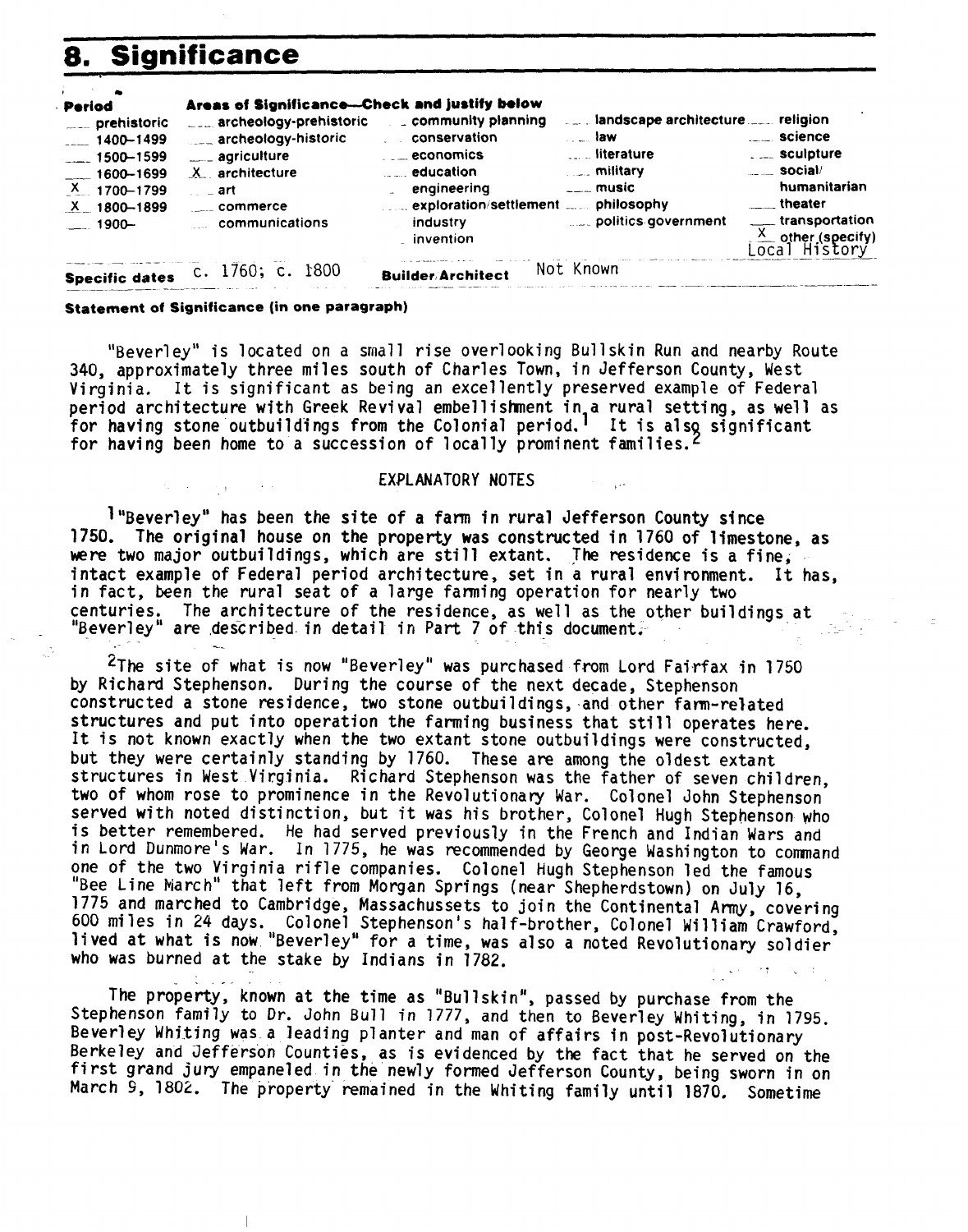**OMB No. 1021-0018 NPS Form 10-900-4 Expires 10-31-87 IJnlted States Department of the Interior Natlonal Park Sewice National Register of Historic Places Inventory-Nomination Form** 

"Beverley", Jefferson County, West Virginia

 $\overline{\phantom{a}}$ 

**Continuation sheet Item number** <sup>8</sup>

 $\overline{2}$ Page

Ŧ

around 1845 the name of the farm was changed to "Bullskfn" to "Beverley", in honor of the first Whiting owner. Matthew Frame, great-grandnephew of Beverley Whiting, sold the farm to John Burns, a prosperous farmer elder in the Presbyterian Church, and member of a pioneer Eastern Panhandle family. The property has remained with the Burns family since that time.

"Beverley" is unfque in that three structures on the grounds have been officially and separately designated as Jefferson County Historic Landmarks; the two stone pre-Revolutionary War period outbuildings were so designated, as was, a little later, the residence. In 1980 "Beverley" was officially determined to be eligible for the National Register of Historic Places. It Is also part of the Annual Tri-County House and Garden Tour sponsored by the local historical societies and garden clubs.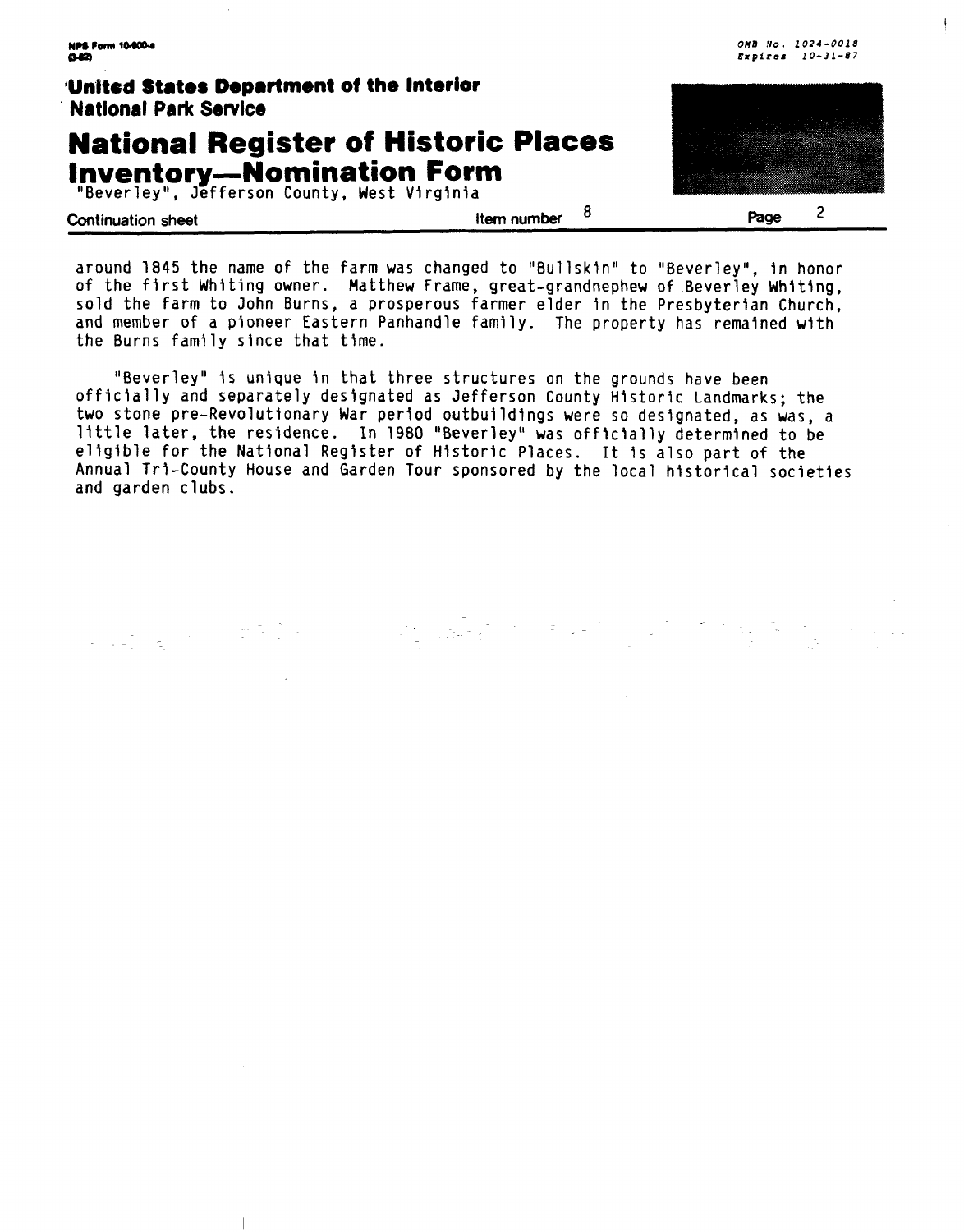# **9. Major Bibliographical References**

Bushong, Mi 11 ard K. , Historic Jefferson County, Boyce, **Va.** , Carr Pub. , **19/Z** 

Bushong, Millard K., <u>Historic Jefferson County</u>, Boyce, Va., Carr Pub., 1972<br>"Stone Buildings at Beverley", <u>Magazine of the Jefferson County Historical Society</u>,<br>Vol. XLI, Charles Town, W. Va., Dec. 1975.

# **10. Geographical Data**

### UT **M** References

| Acreage of nominated property _ approx. 4 acres<br>Quadrangle name $\frac{111}{111}$ ddleway, $M \cdot N$ a.<br><b>UTM References</b> | Quadrangle scale $1''$ : 24,000 $'$     |
|---------------------------------------------------------------------------------------------------------------------------------------|-----------------------------------------|
| $\mathbf{1}_{\text{LIBI}}$<br>$[4 + 3 + 48 + 4 + 90]$<br>03101<br>Zone<br>Easting<br>Northing                                         | в<br>Easting<br><b>Northing</b><br>Zone |
| C I                                                                                                                                   | D                                       |
| EI                                                                                                                                    |                                         |
| GI                                                                                                                                    | НΙ                                      |

### **Verbal boundary description and justification**

Beginning at a point on the west bank of the North Fork of Bullskin Run **1050 feet north** of **the intersection of U.S. Route 340 and** the **unimgroved**  road **known as** Beverley Lane; thence **in** a line **300** feet due north along the

| state                          | N/A                                                                                          | code      | county       |       | code                                                                                                                                                                                                                                            |
|--------------------------------|----------------------------------------------------------------------------------------------|-----------|--------------|-------|-------------------------------------------------------------------------------------------------------------------------------------------------------------------------------------------------------------------------------------------------|
| state                          |                                                                                              | code      | county       |       | code                                                                                                                                                                                                                                            |
|                                | 11. Form Prepared By                                                                         |           |              |       |                                                                                                                                                                                                                                                 |
| name/title                     | Michael J. Pauley, Historian                                                                 |           |              |       |                                                                                                                                                                                                                                                 |
| organization                   | Hart & Pauley, Consultants                                                                   |           |              | date  | August, 1986                                                                                                                                                                                                                                    |
| street & number                | 4651 Victoria Road                                                                           |           |              |       | telephone (304) 744-9342                                                                                                                                                                                                                        |
| city or town                   | Charleston                                                                                   |           |              | state | West Virginia                                                                                                                                                                                                                                   |
|                                |                                                                                              |           |              |       | <b>12. State Historic Preservation Officer Certification</b>                                                                                                                                                                                    |
|                                | The evaluated significance of this property within the state is:                             |           |              |       |                                                                                                                                                                                                                                                 |
|                                | national<br>according to the criteria and procedures set forth by the National Park Service. | ___ state | $\geq$ local |       | As the designated State Historic Preservation Officer for the National Historic Preservation Act of 1966 (Public Law 89-<br>665), I hereby nominate this property for inclusion in the National/Register and certify that it has been evaluated |
|                                | <b>State Historic Preservation Officer signature</b>                                         |           |              |       | date                                                                                                                                                                                                                                            |
| For NPS use only               | I hereby certify that this property is included in the National Register                     |           |              |       | February 13, 1987                                                                                                                                                                                                                               |
|                                |                                                                                              |           |              |       | date                                                                                                                                                                                                                                            |
|                                | Keeper of the National Register                                                              |           |              |       |                                                                                                                                                                                                                                                 |
| title $SHPO$<br><b>Attest:</b> |                                                                                              |           |              |       | date                                                                                                                                                                                                                                            |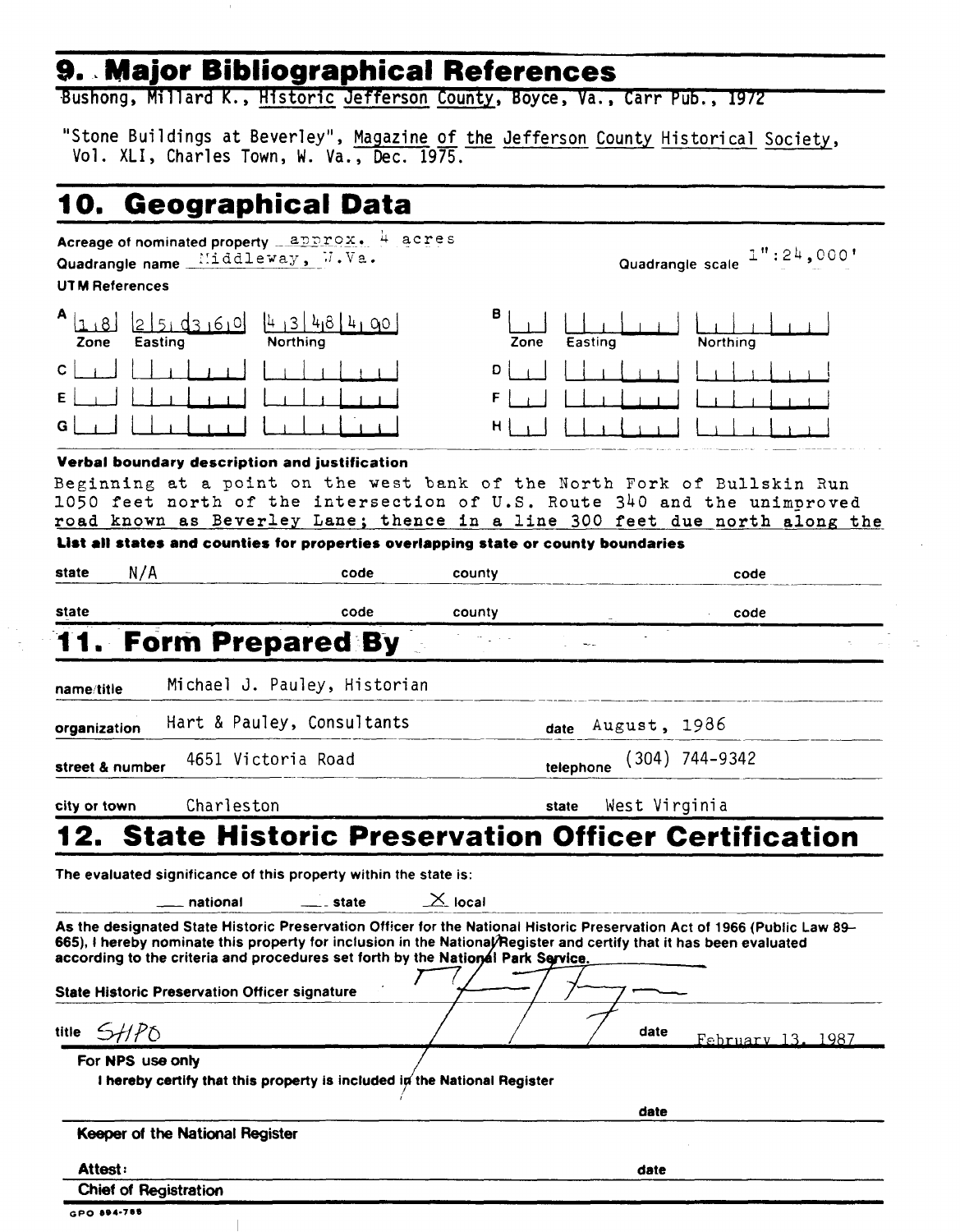$\bar{1}$ 

# **National Register of Historic Places Inventory-Nomination Form**

"Beverley", Jefferson County, West Virginia

| <b>Continuation sheet</b> |
|---------------------------|
|---------------------------|

 $\mathbf{9}$ Item number





Page  $\overline{2}$ 

"Album of Historic Homes XVIII, Beverley", Magazine of the Jefferson County Historical Society, Vol. XLI, Charles Town, W. Va., December 1975.

Marshall, Paul D., and Zeigler, Jill, "Beverley", Historic Inventory Form, Historic Resources Survey, Charles Town By-Pass Project, Charlston 1980.

West Virginia Heritage Encyclopedia, Supplemental Volume 8, Richwood, W. Va., Comstock Pub., 1975.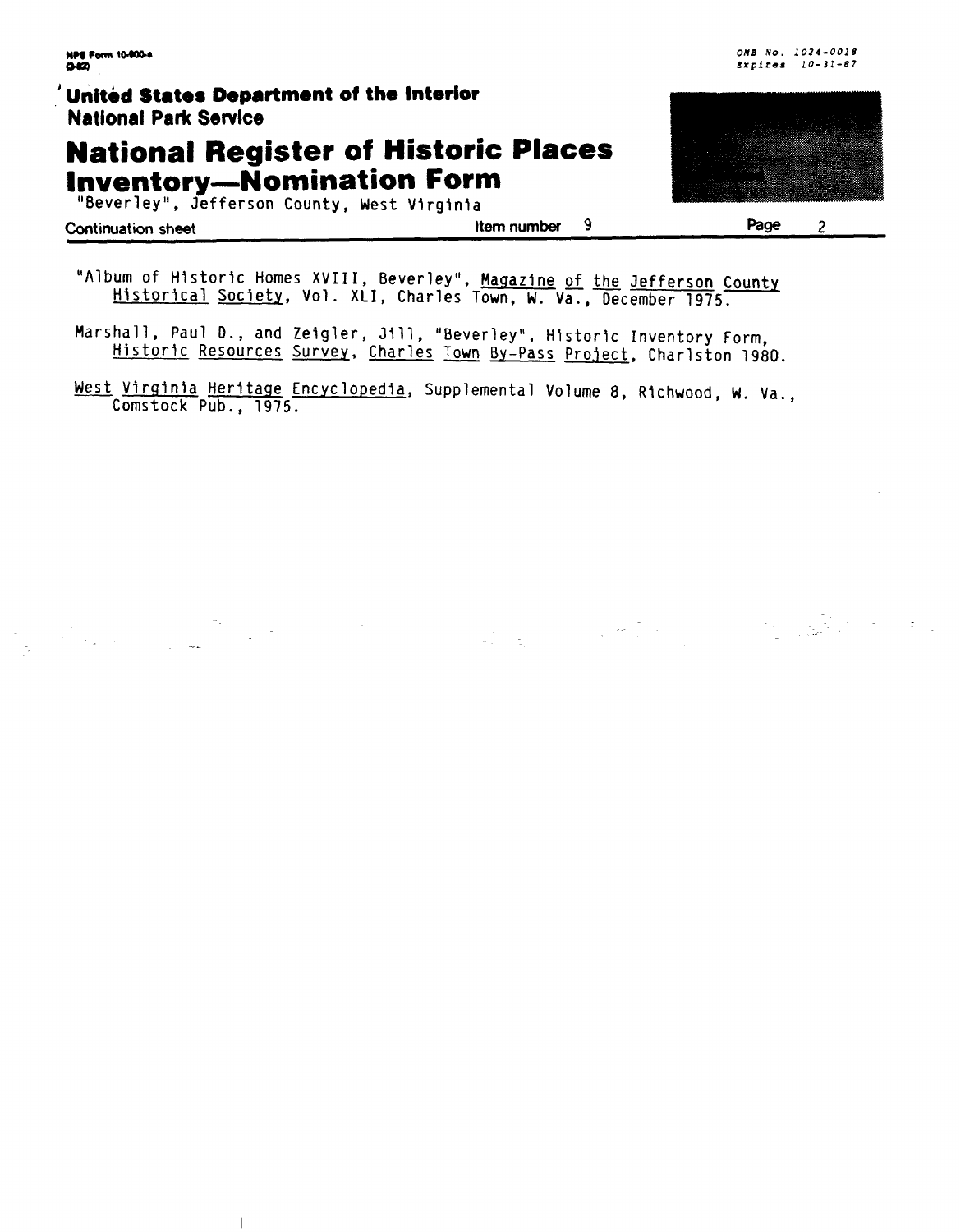**NPS Form 10-800-4** a ta

an Salam Kabupatèn Sulawa<br>Kabupatèn Kabupatèn Sulawa

United States Department of the Interior **National Park Service** 

そもりに

### **National Register of Historic Places Inventory-Nomination Form**

"Beverley", Jefferson County, West Virginia  $10$ **Continuation sheet** Item number

Item 10. Verbal Boundary Description ... 2

west bank of the North Fork of Bullskin Run to where said Run turns west; thence in a line 400 feet due west along the south bank of the North Fork of Bullskin Run; thence in a line 400 feet along the west side of an unimproved road to the southwest intersection of said road with the west branch of Beverley Lane; thence in a line 400 feet along the south side of the west branch of Beverley Lane due east and across said Lane to the point of beginning; encompassing the residence, immediatly adjacent grounds and principal historic dependencies.



OMB No. 1024-0018 Expires 10-31-87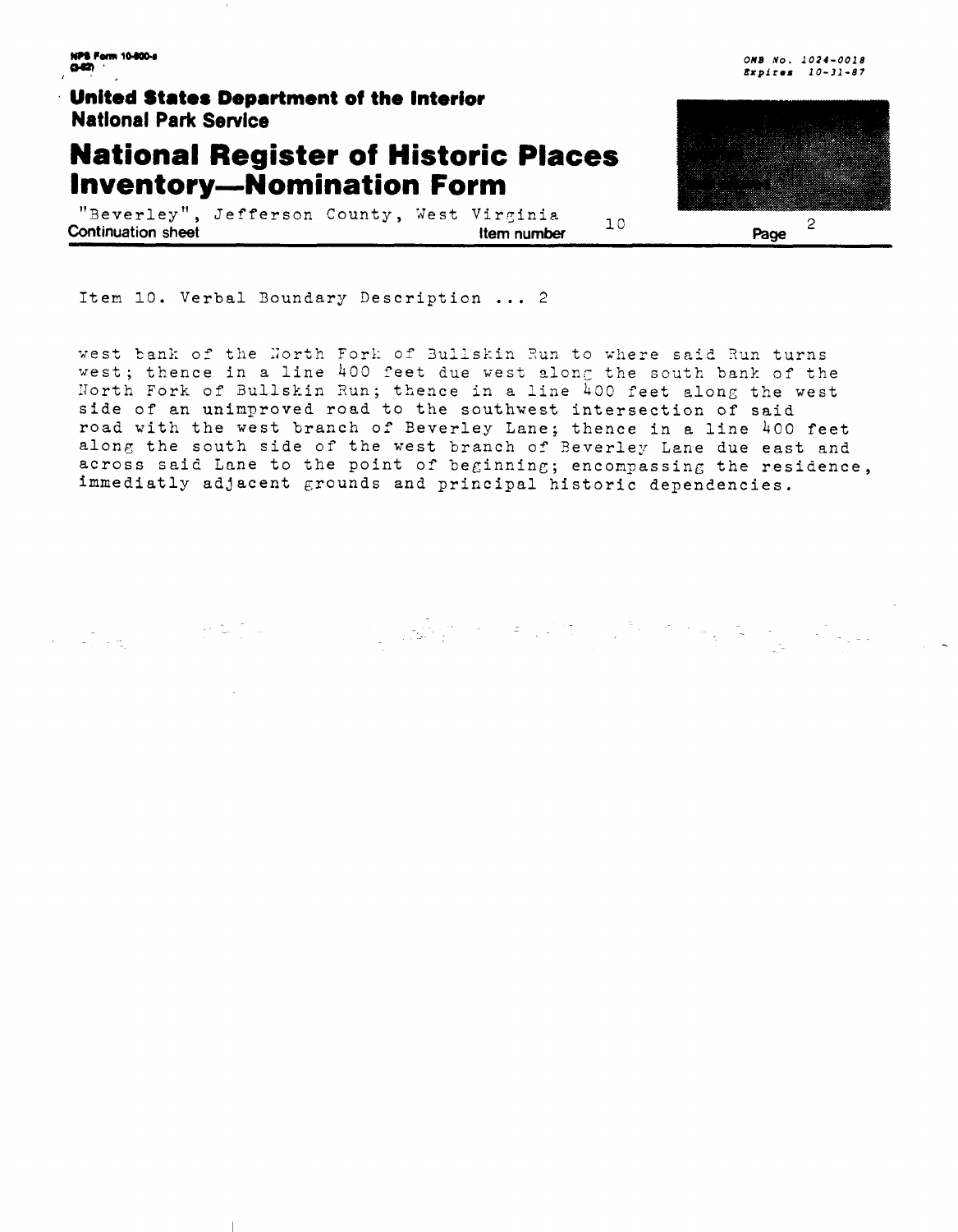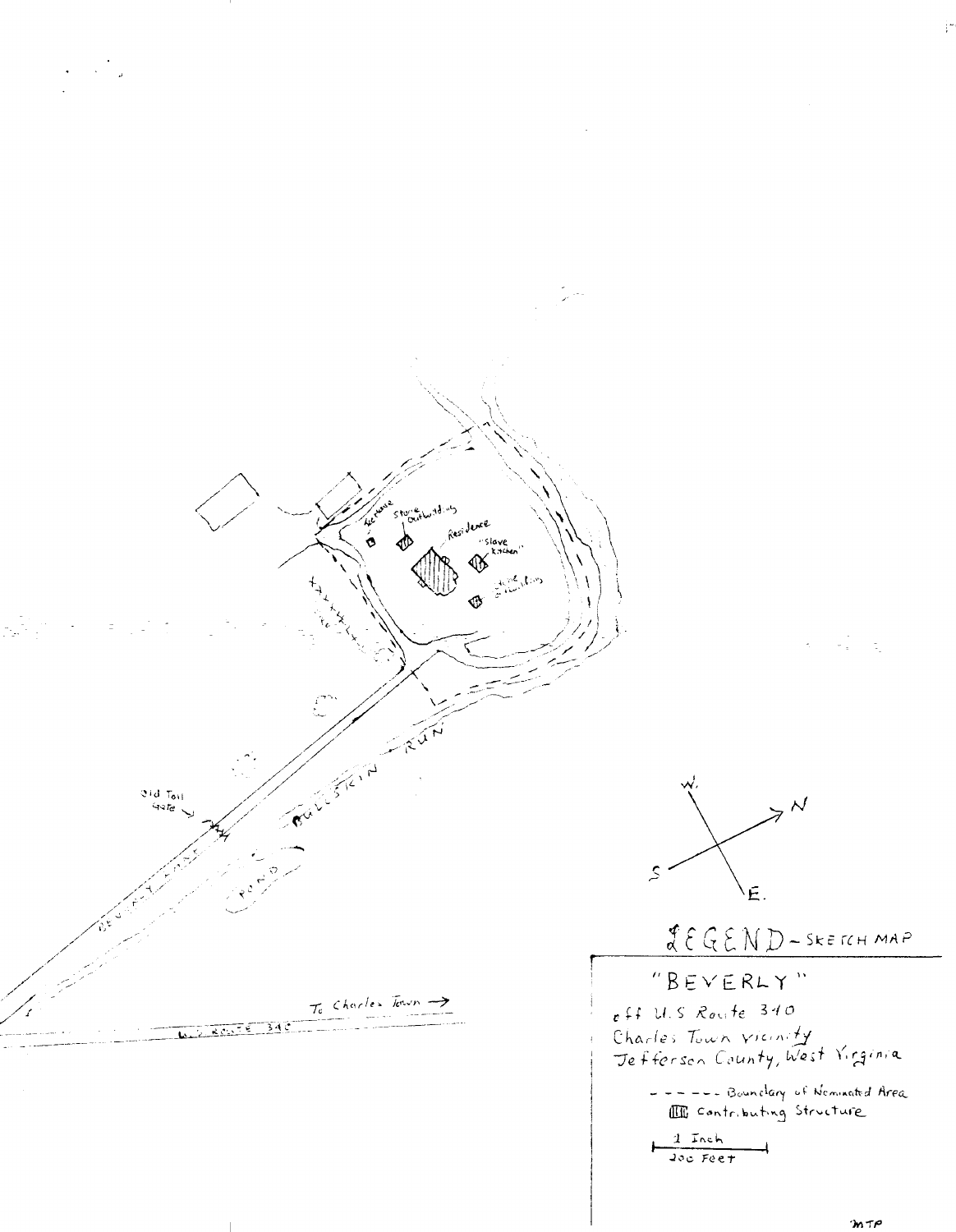